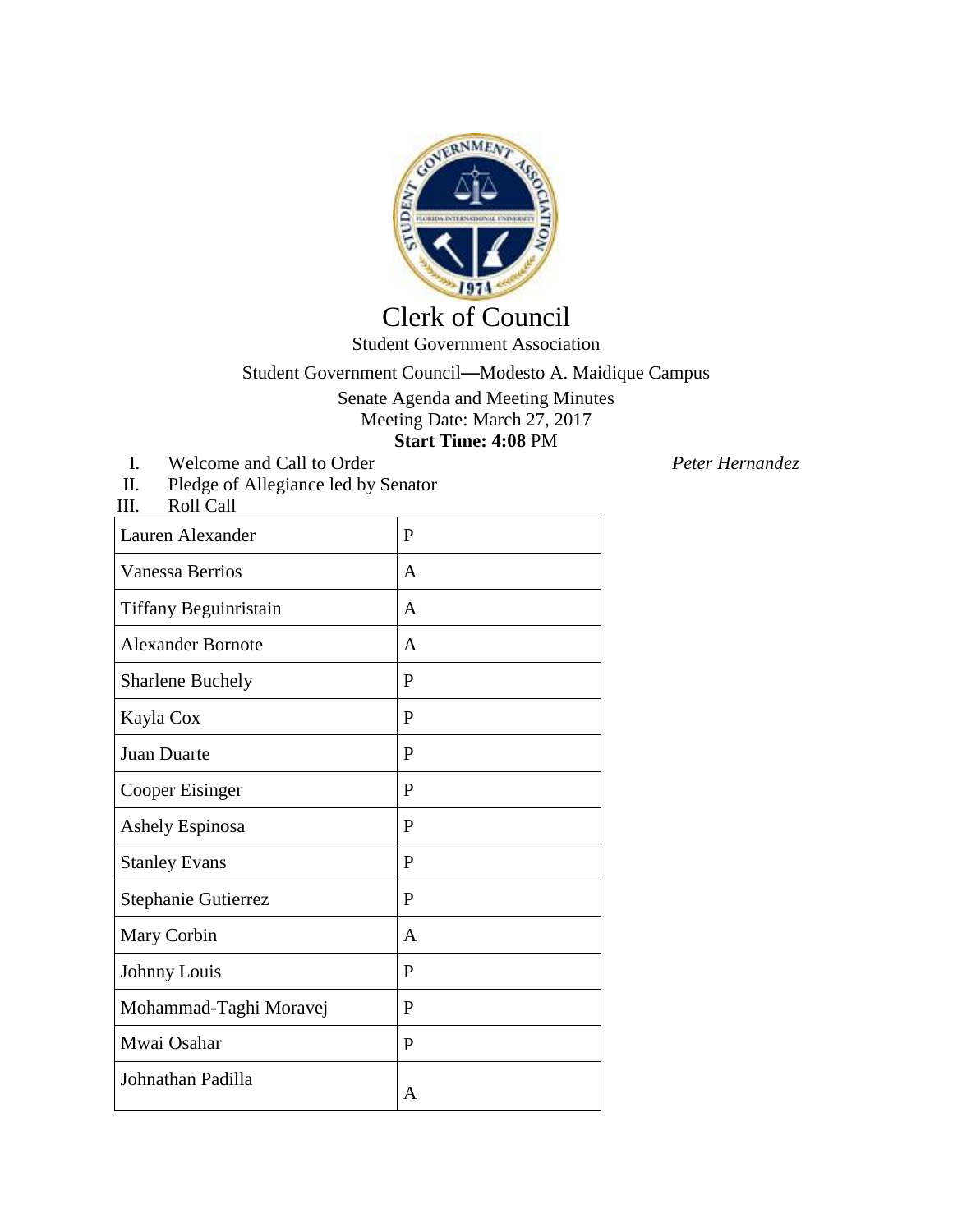| Jesus Pernia        | $\mathbf{A}$ |
|---------------------|--------------|
|                     |              |
| Monica Reyes        | $\mathbf{P}$ |
| Gilbert Rodriguez   | $\mathbf{P}$ |
| Simran Sakraney     | $\mathbf{P}$ |
| Rocio Taveras       | A            |
| Martin Villamizar   | $\mathbf{P}$ |
| Anjali Tripathi     | $\mathbf{A}$ |
| Mariana Restrepo    | P            |
| Antonia Passalacqua | $\mathbf{P}$ |
| John Ukenye         | $\mathbf{P}$ |
| Kevin Orcel         | $\mathbf{P}$ |
| Victoria Lockwood   | P            |
| Eric Jones          | $\mathbf{P}$ |
| Peter Hernandez     | $\mathbf{P}$ |

Old Business:

- Approval of previous minutes
	- o Senator Rodriguez moves to approve last weeks minutes, senator lockwood seconds, and motion passes

New Business:

- Presentation and Approval of the 2017-2018 SGA Budget Allocation
	- o Senator Rodriguez moves to approve the 2017-2018 UWide budget by roll call, senator Reyes seconds

| Lauren Alexander |  |
|------------------|--|
| Vanessa Berrios  |  |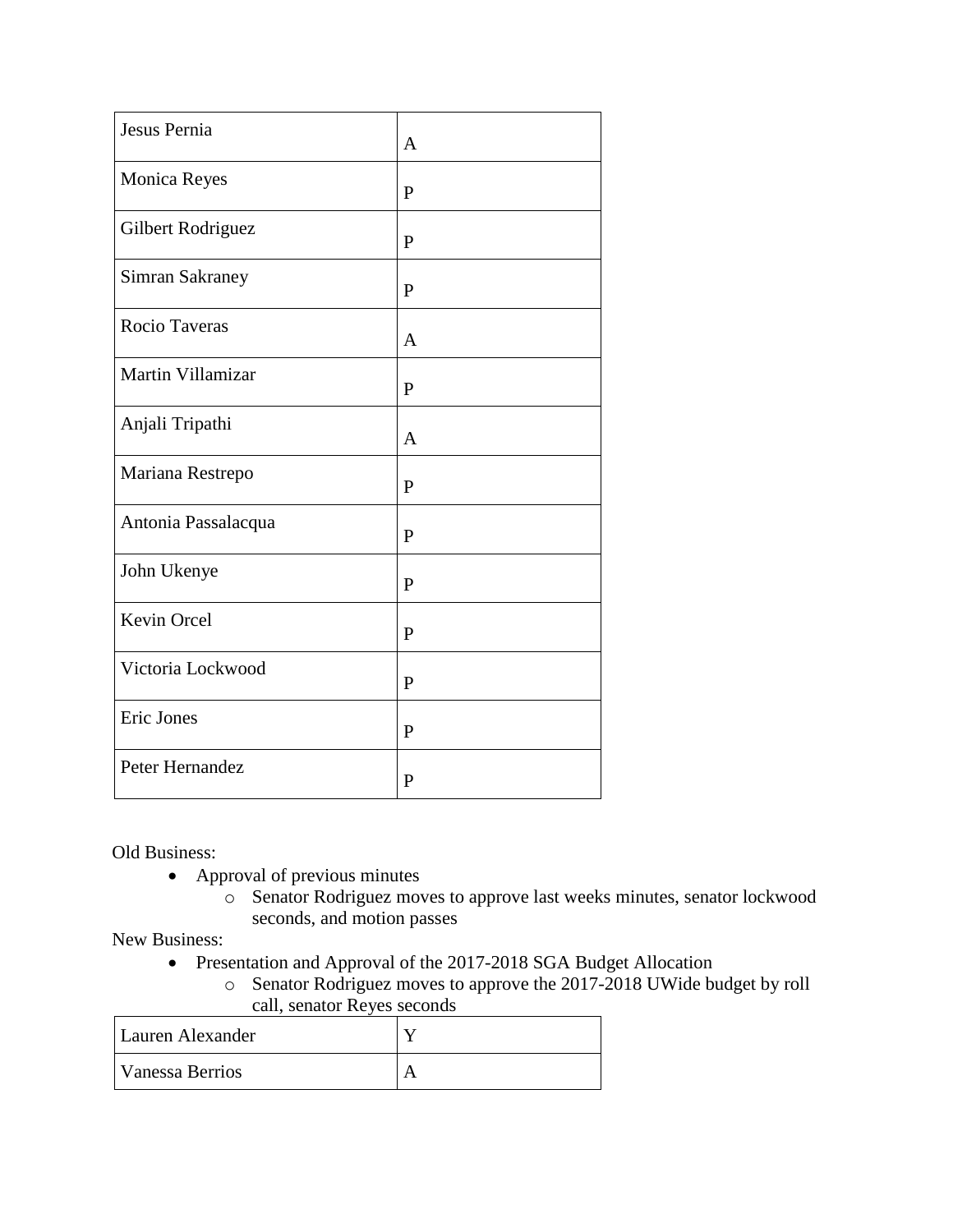| Tiffany Beguinristain    | $\mathbf{A}$ |
|--------------------------|--------------|
| <b>Alexander Bornote</b> | A            |
| Sharlene Buchely         | Y            |
| Kayla Cox                | Y            |
| Juan Duarte              | Y            |
| Cooper Eisinger          | Y            |
| Ashely Espinosa          | Y            |
| <b>Stanley Evans</b>     | Y            |
| Stephanie Gutierrez      | Y            |
| Mary Corbin              | $\mathbf{A}$ |
| Johnny Louis             | Y            |
| Mohammad-Taghi Moravej   | Y            |
| Mwai Osahar              | Y            |
| Johnathan Padilla        | $\mathbf{A}$ |
| Jesus Pernia             | $\mathbf{A}$ |
| Monica Reyes             | Y            |
| Gilbert Rodriguez        | Y            |
| Simran Sakraney          | Y            |
| Rocio Taveras            | $\mathbf{A}$ |
| Anjali Tripathi          | $\mathbf{A}$ |
| Mariana Restrepo         | Y            |
| Antonia Passalacqua      | Y            |
| John Ukenye              | Y            |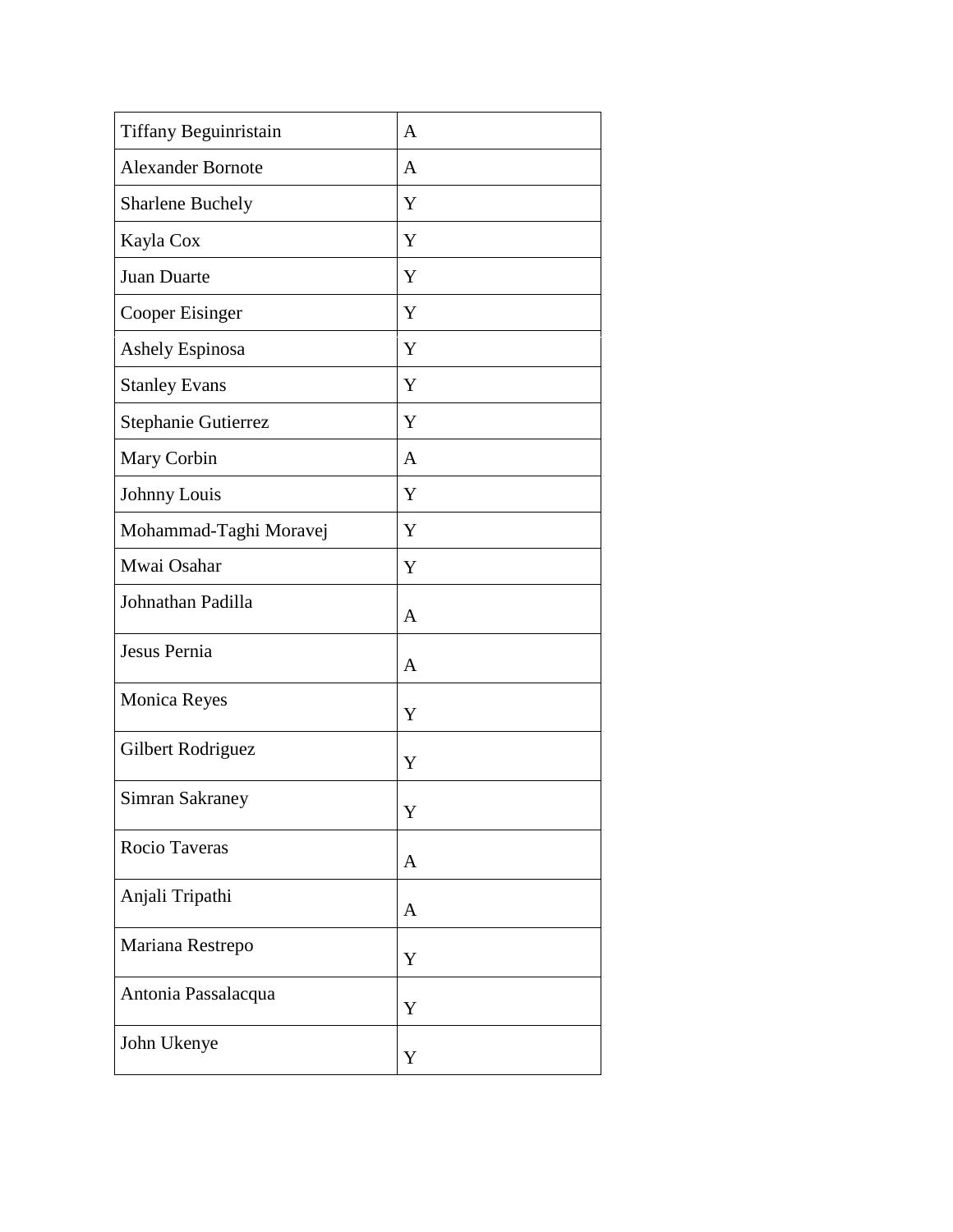| <b>Kevin Orcel</b> | Y |
|--------------------|---|
| Victoria Lockwood  | Y |
| Eric Jones         |   |
| Peter Hernandez    |   |

- o Yay 21
- $\circ$  Nay 0
- o Abstain 0

• Senator Osahar moves to approve the 2017-2018 campus specific budget by roll call, senator Rodriguez seconds

| Lauren Alexander             | Y              |
|------------------------------|----------------|
| <b>Vanessa Berrios</b>       | A              |
| <b>Tiffany Beguinristain</b> | $\overline{A}$ |
| <b>Alexander Bornote</b>     | $\overline{A}$ |
| <b>Sharlene Buchely</b>      | Y              |
| Kayla Cox                    | Y              |
| Juan Duarte                  | Y              |
| Cooper Eisinger              | Y              |
| Ashely Espinosa              | Y              |
| <b>Stanley Evans</b>         | Y              |
| Stephanie Gutierrez          | Y              |
| Mary Corbin                  | $\overline{A}$ |
| Johnny Louis                 | Y              |
| Mohammad-Taghi Moravej       | Y              |
| Mwai Osahar                  | Y              |
| Johnathan Padilla            | $\mathbf{A}$   |
| Jesus Pernia                 | $\overline{A}$ |
| <b>Monica Reyes</b>          | Y              |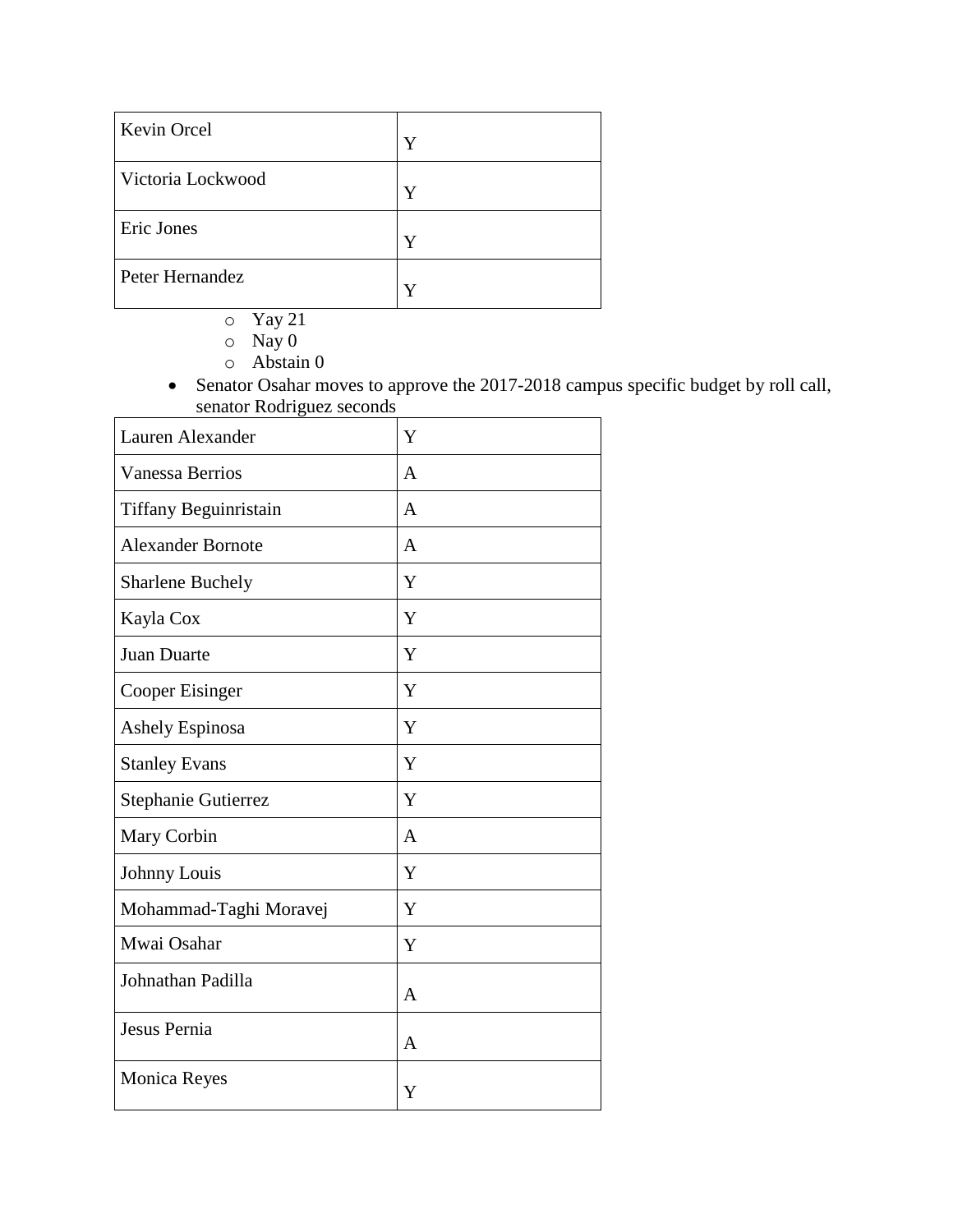| Gilbert Rodriguez   | Y |
|---------------------|---|
| Simran Sakraney     | Y |
| Rocio Taveras       | A |
| Anjali Tripathi     | A |
| Mariana Restrepo    | Y |
| Antonia Passalacqua | Y |
| John Ukenye         | Y |
| Kevin Orcel         | Y |
| Victoria Lockwood   | Y |
| Eric Jones          | Y |
| Peter Hernandez     | Y |

- o Yay 21
- o Nay 0
- o Abstain 0
- Finance Committee Appropriations
	- o Senator Sakraney moves to open the floor for friendly amendment, senator Jones seconds
	- o Senator Rodriguez moves to make friendly amendment to change "In Support of the IEEE / Institute of Electrical and Electronic Engineers attending IEEE 2017" to "In support of the Aerospace engineering club attending SAE" Aero design east 2017", senator Jones seconds, and motion passes
	- o Senator Ukenye moves to bypass second reading, senator Jones seconds, motion passes
	- o Senator Roderiguez moves to open the floor for 5 minute discussion, Senator Hernandez strikes the motion
	- o Senator Roderiguez moves to open the floor for 5 minute discussion, Senator Jones seconds, and motion passes
	- o Senator moves to extend time by 2 minutes, senator osahar seconds, and motion passes
	- o Senator Rodriguez opens the floor for friendly amendment, snetor jones seconds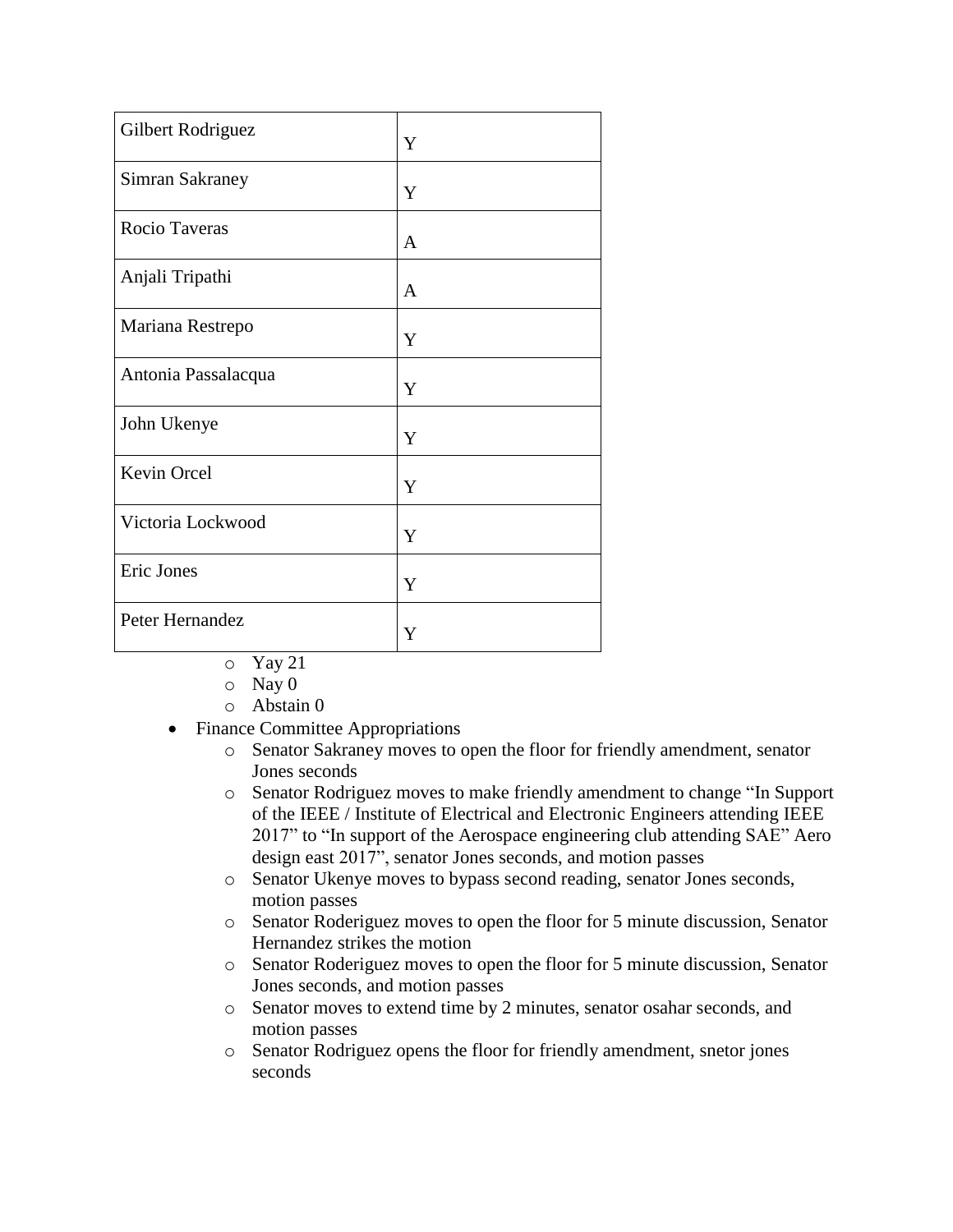o Senator Rodriguez friendly amendment to increase funding to \$2000, Senator Gutiérrez denies the amendment

| Lauren Alexander         | N            |
|--------------------------|--------------|
| <b>Vanessa Berrios</b>   | A            |
| Tiffany Beguinristain    | $\mathbf{A}$ |
| <b>Alexander Bornote</b> | $\mathbf{A}$ |
| <b>Sharlene Buchely</b>  | N            |
| Kayla Cox                | N            |
| Juan Duarte              | N            |
| Cooper Eisinger          | N            |
| Ashely Espinosa          | $\mathbf N$  |
| <b>Stanley Evans</b>     | $\mathbf N$  |
| Stephanie Gutierrez      | $\mathbf N$  |
| Mary Corbin              | A            |
| Johnny Louis             | $\mathbf N$  |
| Mohammad-Taghi Moravej   | $\mathbf N$  |
| Mwai Osahar              | $\mathbf N$  |
| Johnathan Padilla        | $\mathbf{A}$ |
| Jesus Pernia             | A            |
| <b>Monica Reyes</b>      | N            |
| Gilbert Rodriguez        | $\mathbf N$  |
| Simran Sakraney          | $\mathbf N$  |
| Rocio Taveras            | $\mathbf{A}$ |
| Anjali Tripathi          | A            |
| Mariana Restrepo         | $\mathbf N$  |

o Senator moves to vote by roll call, senator Sakraney seconds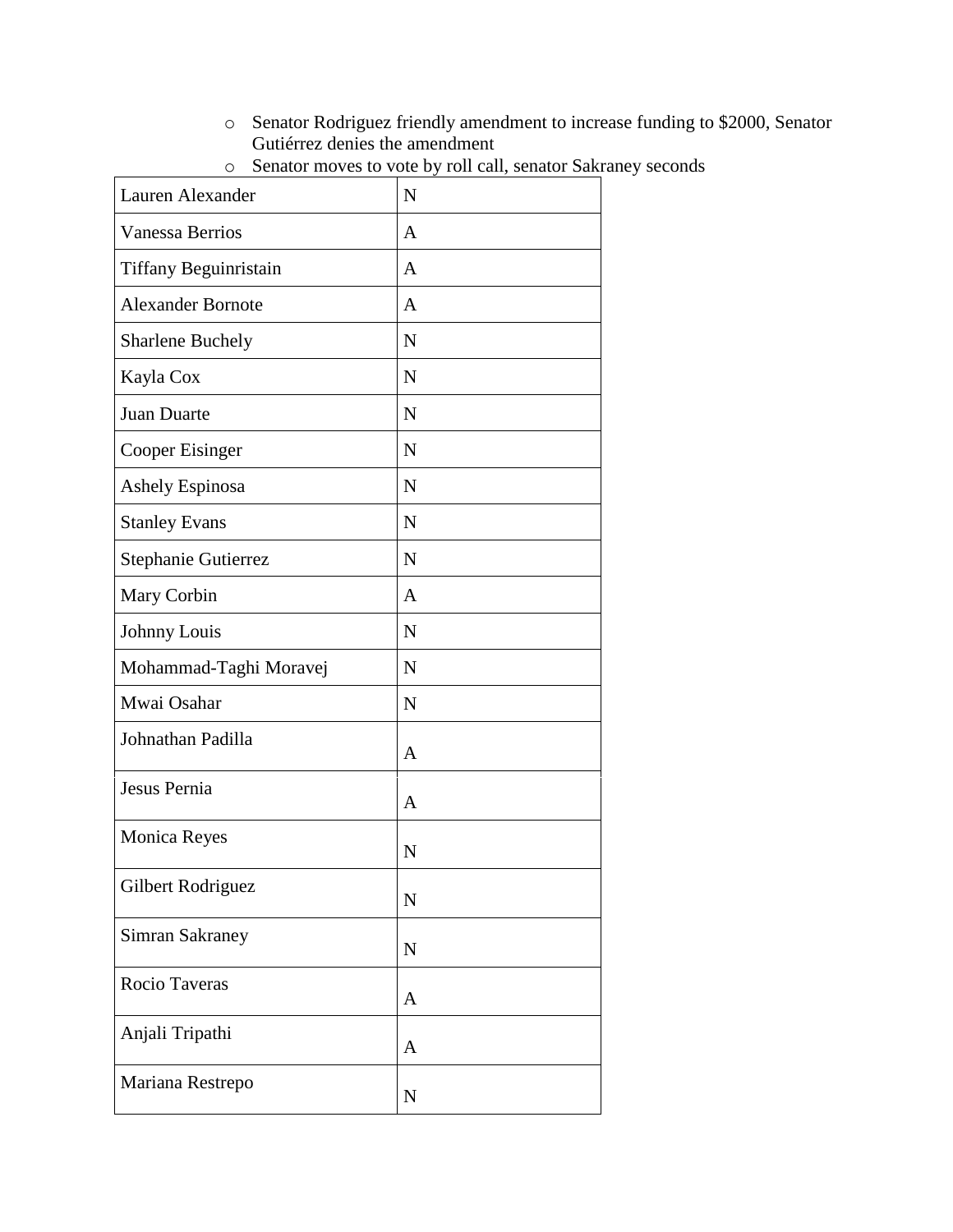| Antonia Passalacqua | N |
|---------------------|---|
| John Ukenye         | N |
| Kevin Orcel         | N |
| Victoria Lockwood   | N |
| Eric Jones          | N |
| Peter Hernandez     | N |

- o Yay 0
- o Nay 21
- o Abstain 0
- o Motion Fails
- Senator Osahar moves to bypass second reading, Senator Passalacqua seconds, motion passes
- Senator Osahar moves to vote by roll call, senator Espinosa seconds

| Lauren Alexander         | Y |
|--------------------------|---|
| <b>Vanessa Berrios</b>   | Y |
| Tiffany Beguinristain    | A |
| <b>Alexander Bornote</b> | A |
| <b>Sharlene Buchely</b>  | Y |
| Kayla Cox                | Y |
| <b>Juan Duarte</b>       | Y |
| Cooper Eisinger          | Y |
| Ashely Espinosa          | Y |
| <b>Stanley Evans</b>     | Y |
| Stephanie Gutierrez      | Y |
| Mary Corbin              | A |
| Johnny Louis             | Y |
| Mohammad-Taghi Moravej   | Y |
| Mwai Osahar              | Y |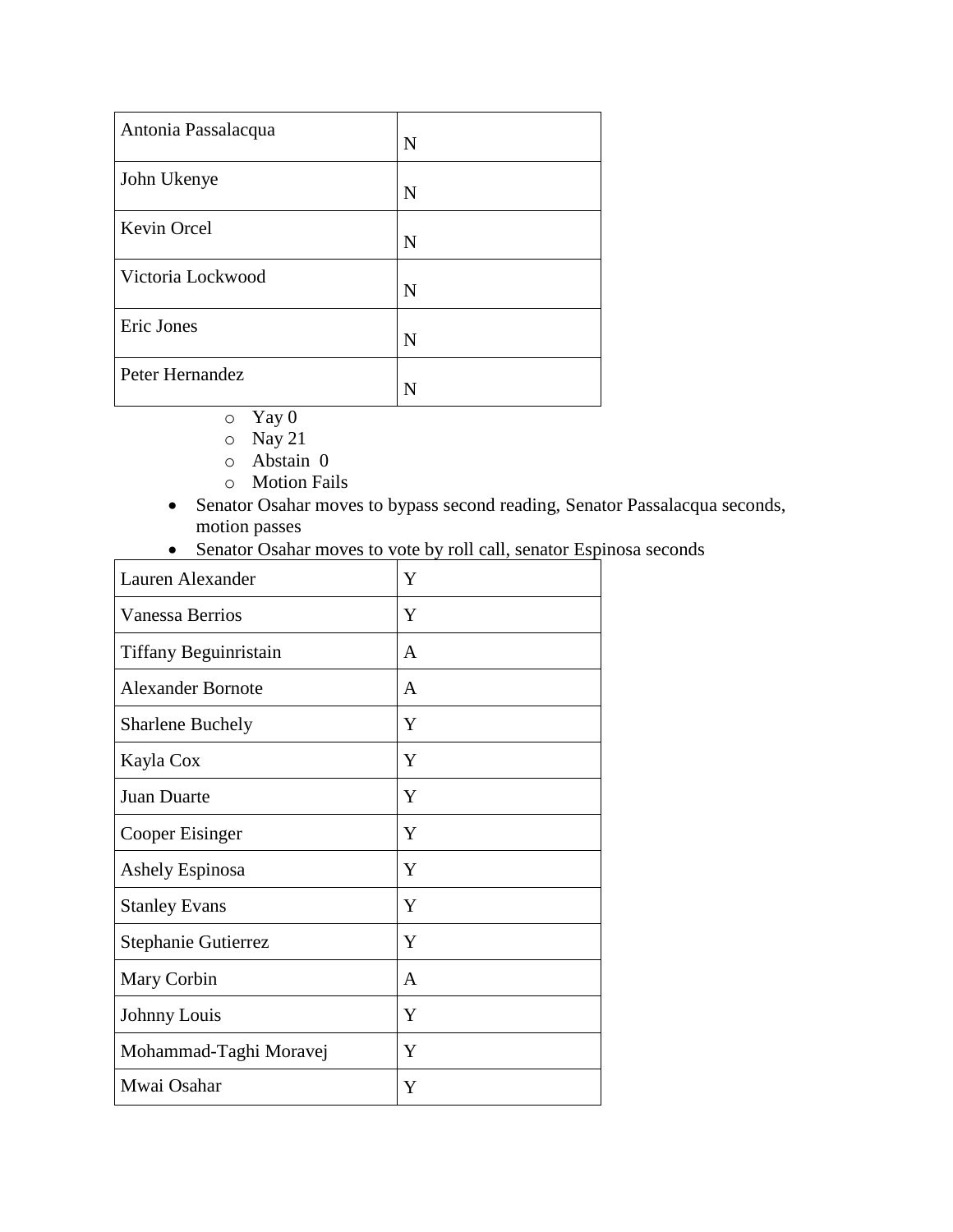| Johnathan Padilla   | A            |
|---------------------|--------------|
| Jesus Pernia        | Y            |
| <b>Monica Reyes</b> | Y            |
| Gilbert Rodriguez   | Y            |
| Simran Sakraney     | Y            |
| Rocio Taveras       | $\mathbf{A}$ |
| Anjali Tripathi     | A            |
| Mariana Restrepo    | Y            |
| Antonia Passalacqua | Y            |
| John Ukenye         | Y            |
| Kevin Orcel         | Y            |
| Victoria Lockwood   | Y            |
| Eric Jones          | Y            |
| Peter Hernandez     | Y            |

- o Yay 23
- o Nay 0
- o Absatin0
- o Motion passes
- Cabinet Confirmation
	- o Deputy Chief of Staff
		- **Victoria Patel**
		- **Senator Eisinger moves to vote by acclamation, senator jones seconds,** and motion passes unanimously
		- Victoria will be our new Deputy Chief of Staff
- SGA Veteran Affairs Event Presentation
- Senate Speaker
	- o Senator Sakraney nominates Cooper Eisinger, Senator Eisinger accepts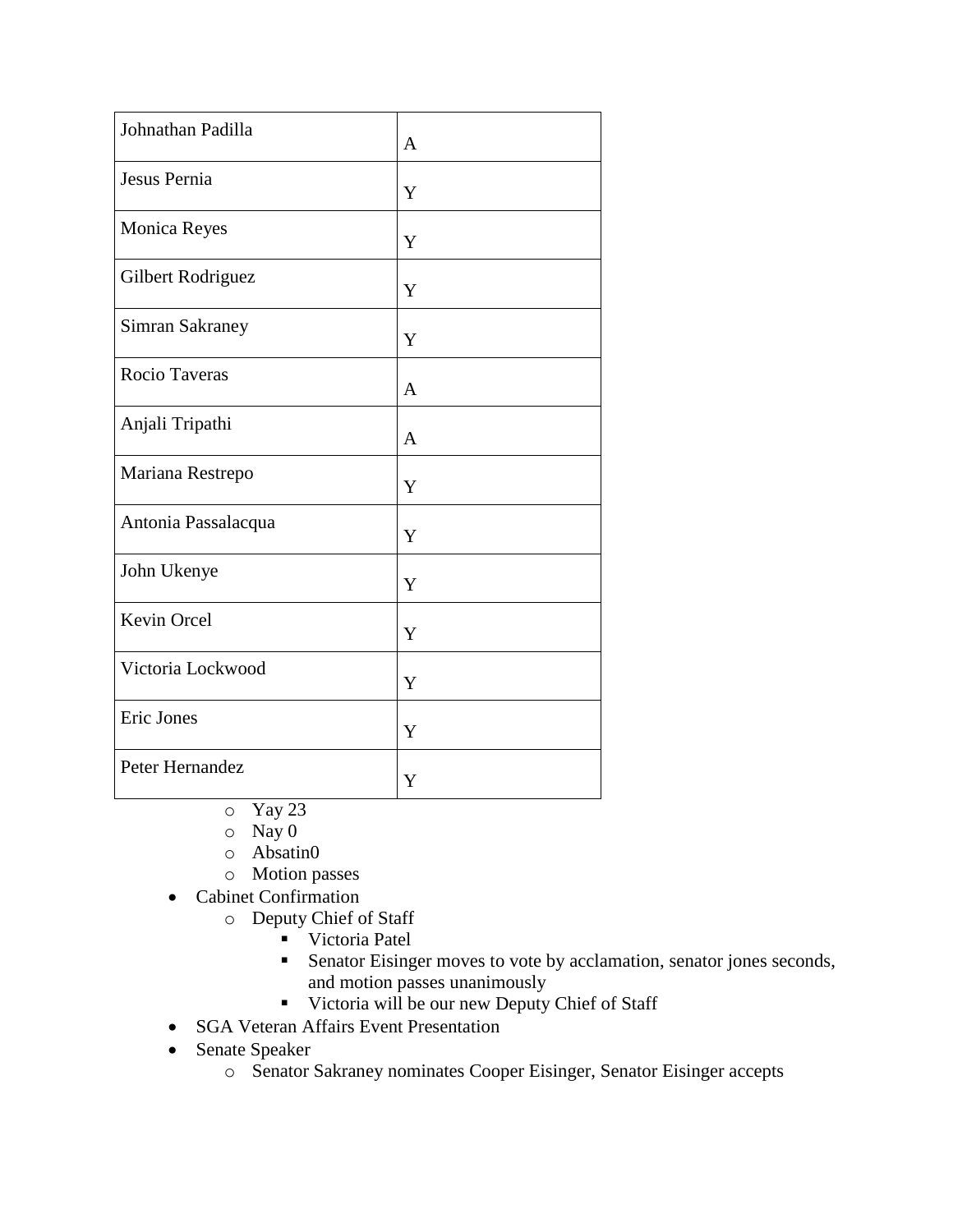- o Senator Passalacqua moves to open the floor for 5 minute discussion, senator Jones seconds, and motion passes
- o Senator Lockwood moves to vote by acclamation, senator jones seconds, motion fails

| Lauren Alexander         | Abstain        |
|--------------------------|----------------|
| <b>Vanessa Berrios</b>   | N              |
| Tiffany Beguinristain    | A              |
| <b>Alexander Bornote</b> | $\overline{A}$ |
| <b>Sharlene Buchely</b>  | Y              |
| Kayla Cox                | $\mathbf N$    |
| Juan Duarte              | Y              |
| Cooper Eisinger          |                |
| Ashely Espinosa          | Y              |
| <b>Stanley Evans</b>     | Y              |
| Stephanie Gutierrez      | Y              |
| Mary Corbin              | A              |
| Johnny Louis             | Y              |
| Mohammad-Taghi Moravej   |                |
| Mwai Osahar              |                |
| Johnathan Padilla        | A              |
| Jesus Pernia             | Y              |
| Monica Reyes             |                |
| Gilbert Rodriguez        | Y              |
| <b>Simran Sakraney</b>   | Y              |
| Rocio Taveras            | A              |
| Anjali Tripathi          | A              |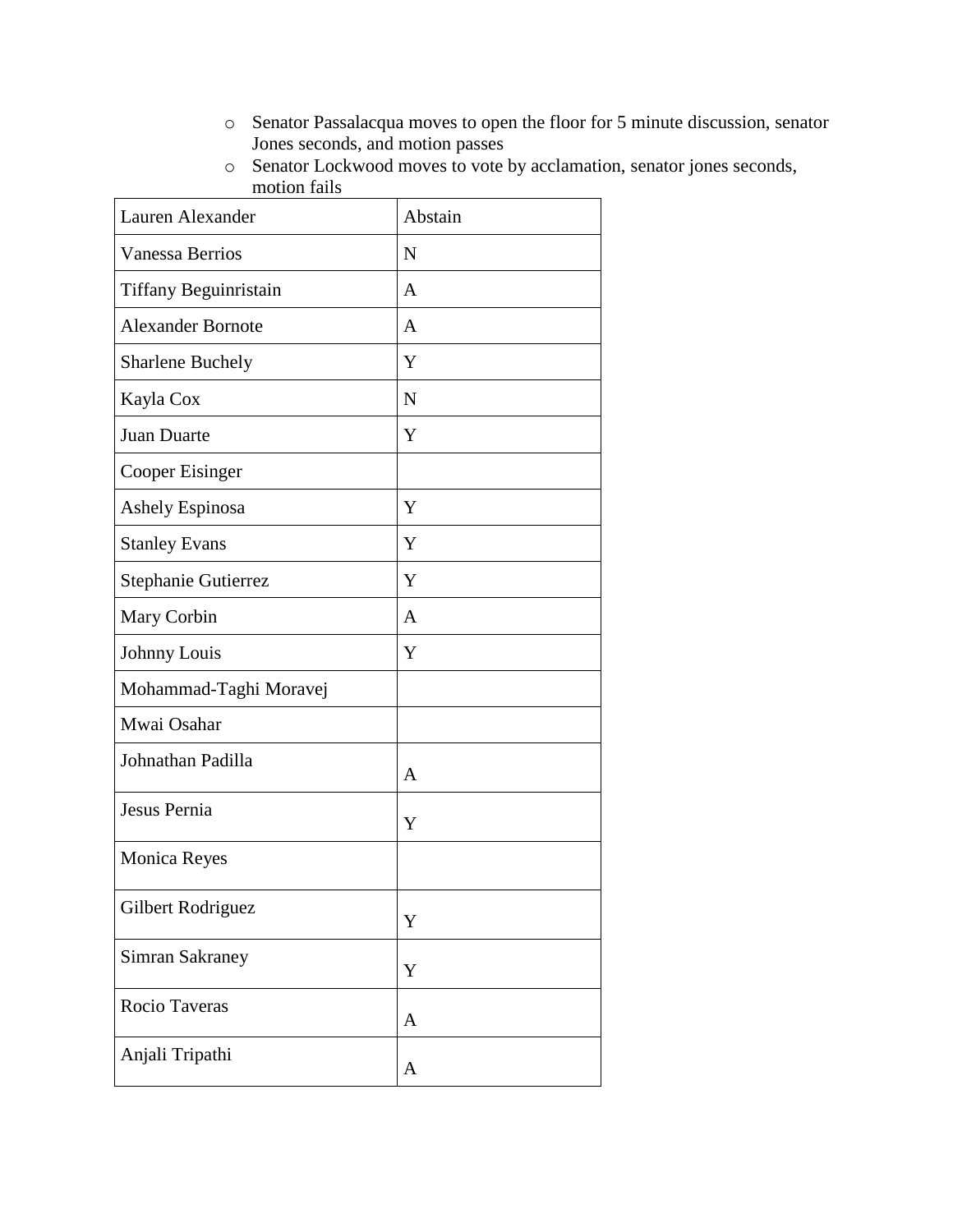| Mariana Restrepo    | Y |
|---------------------|---|
| Antonia Passalacqua |   |
| John Ukenye         | Y |
| Kevin Orcel         |   |
| Victoria Lockwood   | Y |
| Eric Jones          | Y |
| Peter Hernandez     | Y |

- o Yay 14
- o Nay 2
- o Abstain1
- o Motion Passes
- o Roll call

| Lauren Alexander         | Abstain      |
|--------------------------|--------------|
| <b>Vanessa Berrios</b>   | N            |
| Tiffany Beguinristain    | A            |
| <b>Alexander Bornote</b> | A            |
| <b>Sharlene Buchely</b>  | Y            |
| Kayla Cox                | N            |
| Juan Duarte              | Y            |
| Cooper Eisinger          |              |
| <b>Ashely Espinosa</b>   | N            |
| <b>Stanley Evans</b>     | Y            |
| Stephanie Gutierrez      | Y            |
| Mary Corbin              | $\mathsf{A}$ |
| Johnny Louis             | Y            |
| Mohammad-Taghi Moravej   |              |
| Mwai Osahar              |              |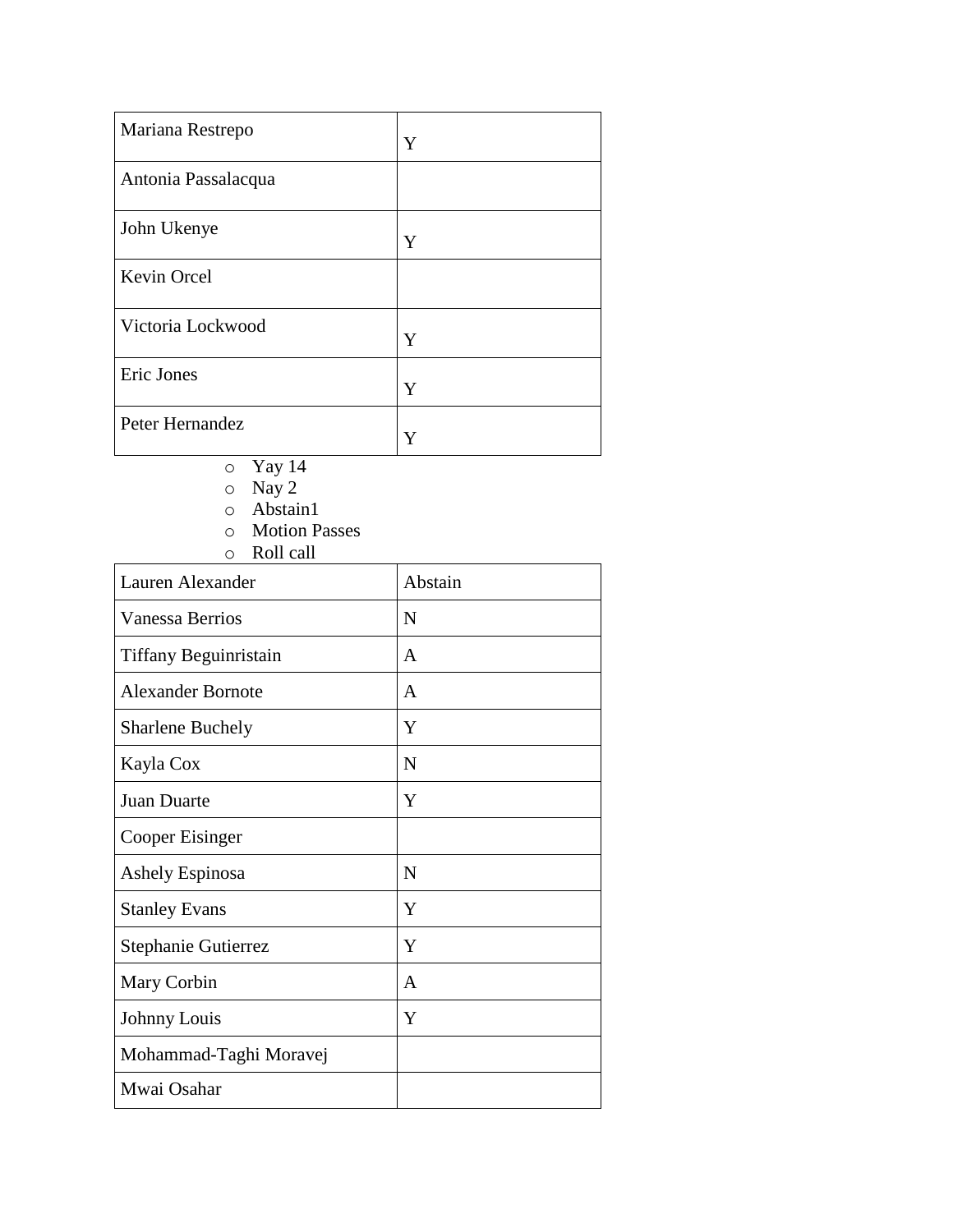| Johnathan Padilla      | $\mathbf{A}$ |
|------------------------|--------------|
| Jesus Pernia           | Y            |
| <b>Monica Reyes</b>    |              |
| Gilbert Rodriguez      | Y            |
| <b>Simran Sakraney</b> | Y            |
| Rocio Taveras          | $\mathbf{A}$ |
| Anjali Tripathi        | $\mathbf{A}$ |
| Mariana Restrepo       | Y            |
| Antonia Passalacqua    |              |
| John Ukenye            | Y            |
| Kevin Orcel            |              |
| Victoria Lockwood      | Y            |
| Eric Jones             | Y            |
| Peter Hernandez        | Y            |

 $\overline{\text{Yay13}}$ 

- $\blacksquare$  Nay 3
- Abstain 1
- Vote passes
- Cooper Eisinger will be our new Speaker

Announcements:

- Speaker Pro-Temp
	- o If any Senator has any questions or concerns, please feel free to reach out to me.
	- o Survey Updates
- Vice-President
	- o April 10 we will be having an event at 6 pm
		- **Partnering with other organizations**
	- o Baseball Shirt give aways
	- o Take back the night on April 18th